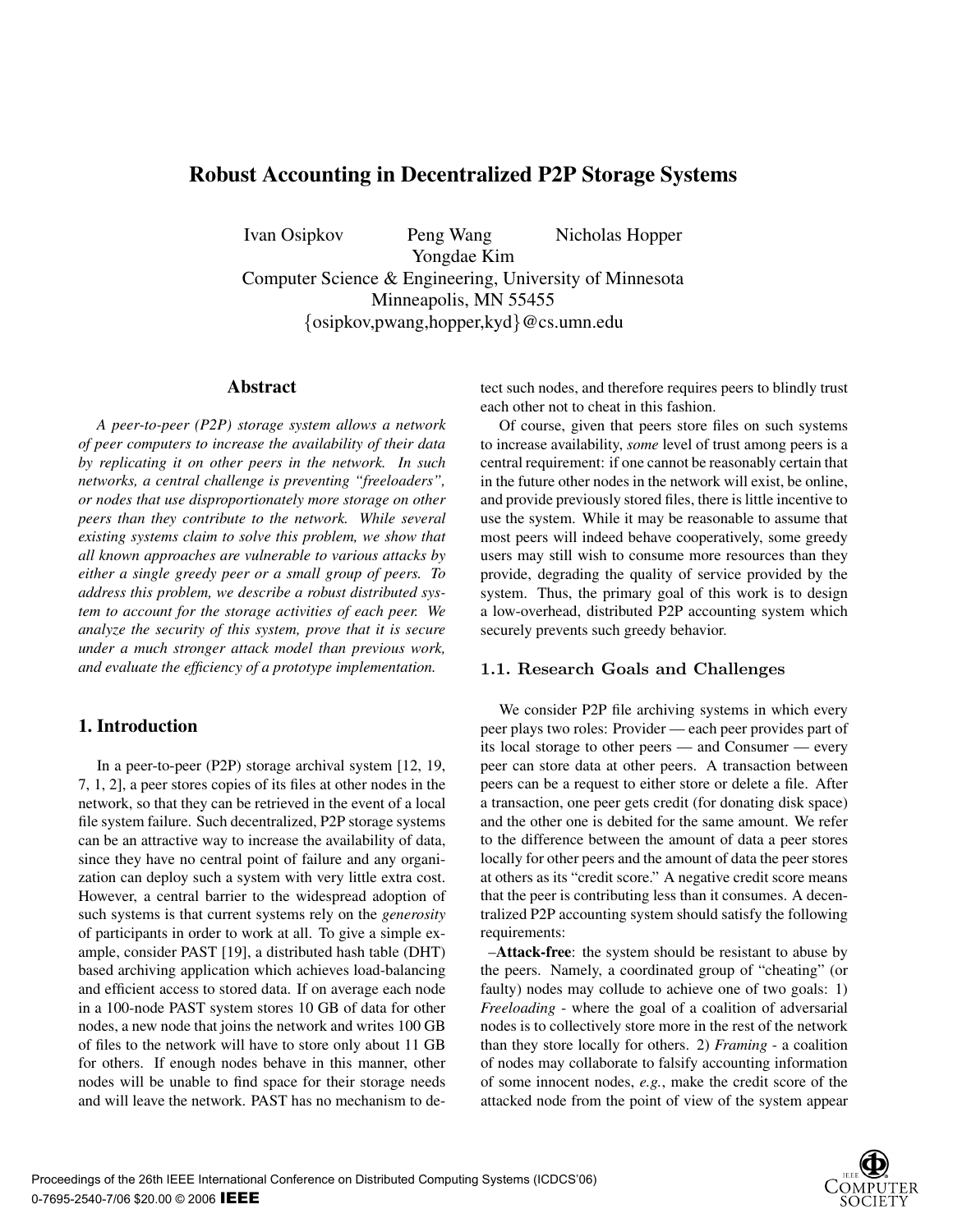to be less than its real value.

While the system may aim to provide confidentiality and integrity of the files stored, we assume that, if necessary, such protections can be implemented orthogonally based on standard cryptographic mechanisms.

–Usable: the system should be efficient, scalable and able to handle the dynamic nature of P2P systems such as peer joins and leaves. Furthermore, unlike all other systems of this type (including [12, 6, 19]) file deletion should be supported since typical nodes have finite local storage space.

Meeting these requirements poses several challenges in a decentralized environment. The main challenges are ensuring that information about storage transactions is accurately recorded, and making this information available to other peers upon request. In decentralized systems it is not clear who should record this type of information, why other peers should trust this entity and how peers determine who is storing the required information. The dynamic nature of P2P systems makes the problem even harder since the required information may reside at different peers at different times. Alternative approaches that attempt to discard the need for such accounting suffer other inherent limitations that make them unacceptable for a P2P setting; see Section 2 for further discussion.

## **1.2. Contribution**

The primary contribution of this work is the design, analysis and implementation of a robust, scalable, and secure P2P storage accounting system. This system is secure against a comparatively strong attack model in which a known constant fraction  $\epsilon < 1/2$  of all nodes collaborate to circumvent the fairness mechanism, although the protocol overhead increases as  $\epsilon$  approaches 1/2. In comparison with previous work, our design allows deletion of archived contents and tolerates nodes which are occasionally offline. We also provide a prototype implementation as well as simulation results showing that the system is scalable and can bootstrap from a small initial set of users.

An important secondary contribution is vulnerability analysis of previous approaches to fair P2P storage systems. In many cases we show that many previous solutions (even those which claim fairness) are generically vulnerable to abuse by small coalitions of peers, usually consisting of a single peer. To our knowledge this is the first analysis to point out these inherent security failures in existing systems.

# 2. Related Work

Current approaches to fair P2P storage can be roughly classified as either implicit or explicit accounting schemes. In the following, we refer to the generic freeloading attack, in which a peer writes files to the network but maintains

the appearance of being offline until he needs to retrieve his files, thus avoiding the need to store files for others.

Implicit accounting approaches attempt to avoid explicitly recording the contribution and consumption of a peer. Typically these systems attempt to maintain the invariant that a peer's credit score is nonnegative by means of direct exchange of storage. Within this class of solutions, we consider micropayment schemes and bartering schemes. However, in micropayment schemes [4, 13], the central difficulty is token revocation which necessitates presence of online trusted party which is a central point of failure. Bartering approaches eliminate need for such entity by locating peers who are mutually interested in each other's services; in this case a mutually beneficial transaction can take place and the rest of the network need not know anything about it. In particular, a node cannot get away with consuming network resources without adequate contribution. However, the process of finding pairs of mutually interested nodes becomes a critical detail since storage efficiency and scalability depend heavily on finding closely matched nodes quickly. Current research focuses on two different approaches.

One approach, employed by Samsara [6] is to have the "non-interested" node force the other node to perform an equitable amount of perhaps futile work such as store some "junk" data. This approach ensures that peers perform some equitable amount of work for the system but wastes network resources, requiring 100% bandwidth overhead and significant storage overhead. Moreover, since the "non-interested" peer does not gain anything from the transaction, it is not clear what its motivation is to participate in the transaction. Samsara attempts to deal with freeloading attacks as follows: when node A storing file  $F$  at B goes offline,  $A$ 's file  $F$  is dropped by  $B$  with a certain probability  $p$  which increases the longer  $A$  is offline. If  $p$  is large the system may be unusable (e.g., for back-up), but if  $p$  is small the adversary may maintain its data in the network without contribution through replication, making it susceptible to the generic freeloading attack.

Alternatively, one can find two mutually interested parties through storage auctions [5]: a peer that wants to store some data polls others asking how much it would have to store in return and chooses the best bid. The authors of [5] are concerned primarily with data preservation and assume trust among the peers. As a result, the proposed scheme cannot be used for general P2P storage networks without being susceptible to the generic freeloading attack. As in Samsara, storage auctions have scalability and usability problems: one must either poll a significant part of the network to achieve the best outcome or limit oneself to a small number of (possibly unacceptable) bids.

In explicit accounting systems, a peer may use the services of another without barter but, to guard against abuse, (honest) peers agree not to serve peers that do not ade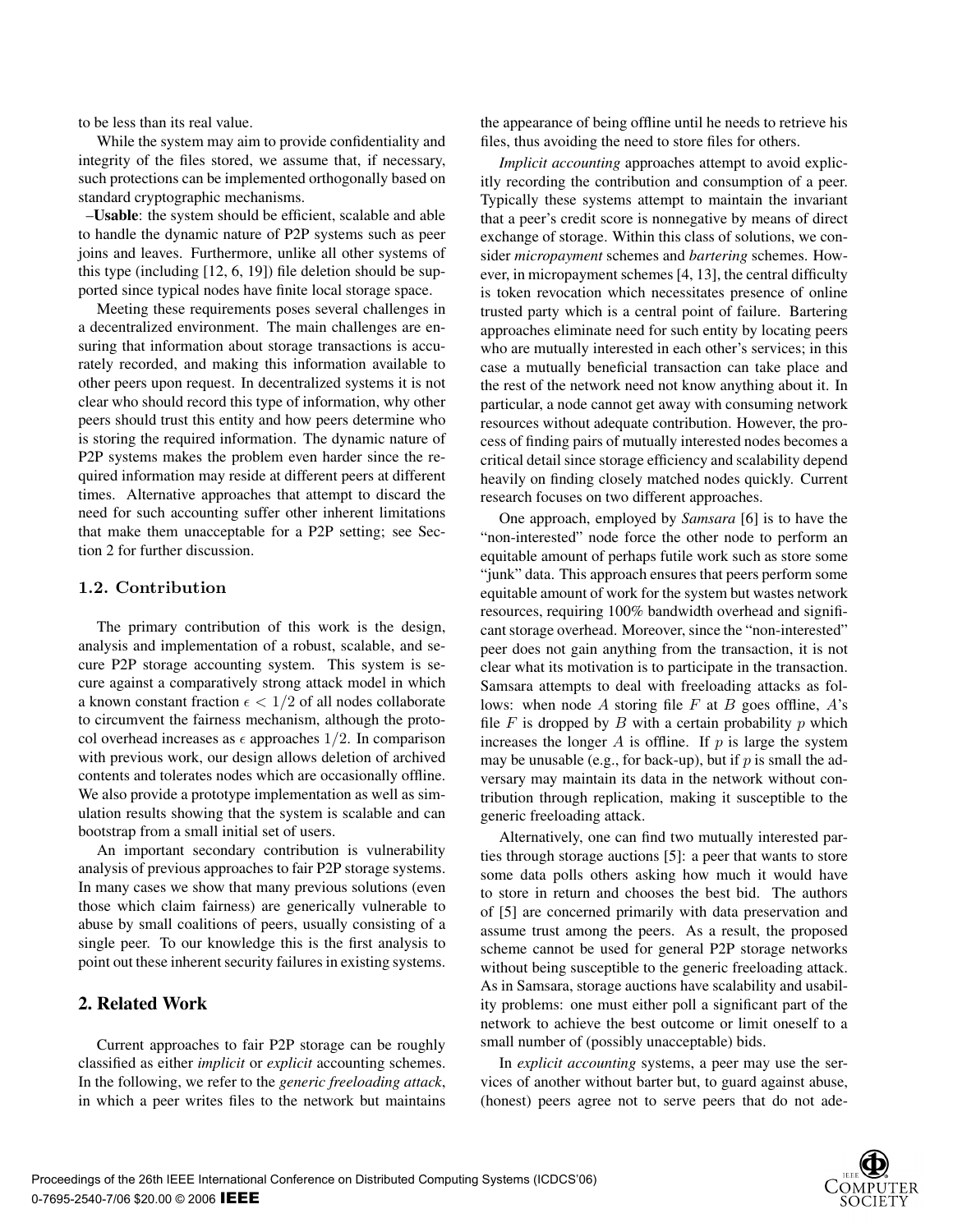quately contribute to the network. To achieve this, if peer A approaches peer B with a service request, peer B should be able to obtain, efficiently and securely, information on A's storage contribution and consumption. Without a central repository, this information is naturally distributed in the system. Hence, three issues need to be addressed: the location of a peer's information, its correctness and completeness. Current approaches can be categorized based on how they address the first question: 1) peer A presents its usage/contribution to  $B$ , 2) peer  $B$  polls the network to obtain information on  $A$ , 3) peer  $B$  obtains information on  $A$ from some set of peers assigned to monitor A's activities.

The first approach was used in [14]: to ensure that peers do not misrepresent their information, peers periodically and anonymously (using an anonymous P2P overlay) ping others and check their books. This solution, unfortunately, cannot distinguish in some cases a misbehaving peer from a victimized one and requires arbitration in case misbehavior is detected, making it susceptible to both freeloading and framing attacks. In addition, the suitability of this proposal for file archival is questionable since the proposed solution requires that whenever a peer goes offline its files stored in the network are deleted – if not, the system becomes susceptible to the generic freeloading attack.

In the polling approach one obtains information on a particular peer by polling the network [8] or local trusted peers [20]. But, polling approaches generally 1) do not scale to large networks and provide incomplete information making them susceptible to freeloading attacks; 2) do not verify the correctness of poll responses (thus framing attacks are a possibility); 3) are susceptible to collusion attacks in which both peers claim that a transaction took place in order to boost the credit of one peer without the second one suffering consequences; 4) limit applications to those that require only reputation of service providers and not of clients.

In what we dub the witness approach, each peer has a fixed set of publicly known witness peers which monitor the transactions of the peer [23, 22]. These witnesses can also be employed to carry out distributed reputation calculations as exemplified by *EigenTrust* [11]. This idea appears in other contexts requiring resource accounting; for example, in the CONFIDANT [3] wireless network project, network neighbors eavesdrop on each other to ensure correct behavior. Having witnesses distributes trust, but the witnesses of a peer can be corrupted with the peer reaping long-term rewards, making the system susceptible to both freeloading and framing attacks by small coalitions.

# 3. System and Attack Models

We consider a set of computing nodes with sufficient non-volatile storage such as hard disk, connected to a large network such as the Internet, and capable of giving access to local storage over the network. The nodes could be personal computers with an Internet connection. We assume that the nodes are connected to each other using a scalable network overlay, for example, Pastry [18] or Chord [21].  $<sup>1</sup>$ </sup> The nodes can communicate with each other reliably using either the underlying network (e.g. Internet with IP addresses) or the overlay (using some required meta-data). In addition, nodes are loosely synchronized. As mentioned previously, each node provides local storage space to other nodes (his contribution) and stores his own data at other nodes (his *consumption*). If node  $A$  stores a file  $F$  for node B, A also provides read-access to the stored file F for B. Each transaction can be either storage or deletion of data.

We assume that the nodes in the system form a *commu*nity of common interest, which has three important consequences. First, all but a few nodes hold a long-term interest in using the system for purposes such as archiving, back-up or simply to increase data availability. As a consequence there is no need to consider attacks to disable the network infrastructure. Second, each node has a public key certificate (PKC) created by some mutually trusted authority. As a result, we assume that each physical member of the network cannot have certificates for multiple identities. As each node is mapped in one-to-one fashion to a physical identity, from now on we refer to nodes as peers. Finally, most nodes are willing to do some extra work to contribute to the health of the community, if it has little cost to them; their incentive is the continued availability of the system.

As a result of our "community of common interest" assumption, the class of attacks we consider is significantly narrowed. In particular, the attacks addressed in this paper fall into either the *freeloading* or *framing* categories as explained above. In addition, we assume, as a result of the PKI assumption, that the Sybil [9] attack is hard  $2$ . A small fraction  $\epsilon$  of the nodes could be controlled by an adversary to behave either selfish and/or malicious. However, we assume that the adversary can compromise only limited number of nodes in a given time period. Our protocols are most efficient if  $\epsilon$  is less than 0.1 but can be scaled to accommodate any  $\epsilon$  up to 0.5 as long as the underlying network and overlay maintain reliable communications.<sup>3</sup> While this assumption may seem strong, we note that many existing protocols are easily abusable by a single peer or a coalition of  $O(1)$  peers, regardless of the network size.

Once a file is transfered we assume it is the job of the in-

<sup>&</sup>lt;sup>3</sup>We remark that, when the underlying and overlay networks are not reliable, our protocols can be altered to accommodate this, at a considerable loss of efficiency, and only with a supermajority of honest nodes. We do not describe the necessary modifications here.



<sup>&</sup>lt;sup>1</sup>This is assumed only for implementation convenience, not for security reasons. Any mechanism allowing users to find other peers would suffice.

<sup>&</sup>lt;sup>2</sup>We note that if possible a Sybil attack can be effective against our system, but this is true of previous work as well: previous systems can be effectively attacked with a constant number of identities, most often 1.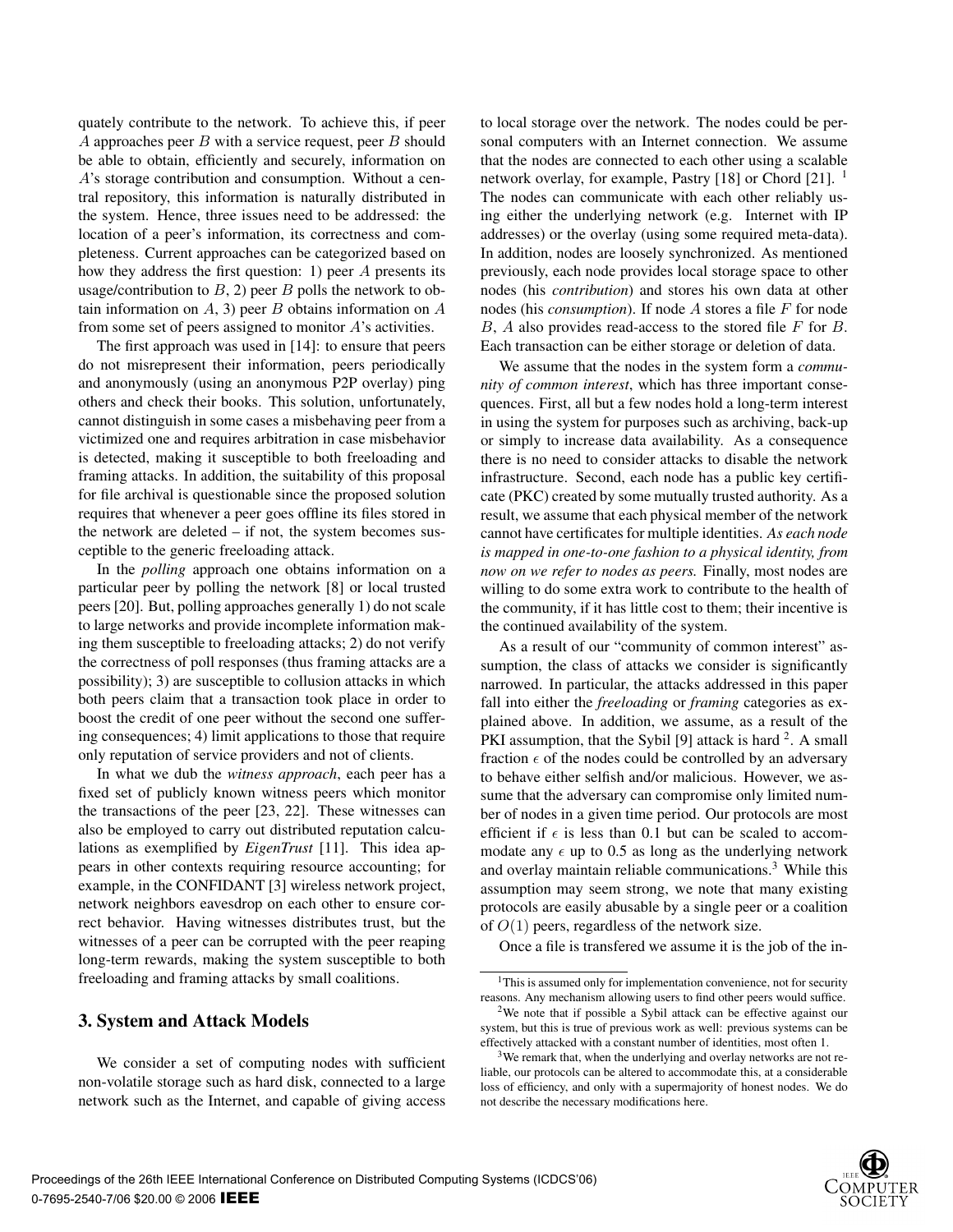terested peer to verify from time to time if the file is actually being stored. Note that because our system supports deletion, the file may simply be deleted if the peer that allegedly stores the file fails to prove that it can access the file.

# 4. System Design

In our design, each peer has a set of witnesses (chosen from other peers) that monitor its transactions. In essence, this approach allows one to decentralize a previously centralized environment, where the witnesses play the role of the center. Our design has three key innovations to overcome the limitations of previous approaches:

–Randomly Chosen, Dynamic Witness sets. In our system, the set of witnesses of a peer change over time; whenever the majority of a peer's witnesses are honest, he cannot freeload, nor can he be framed. We stress that the interesting idea here is not the specific protocol used to achieve this objective, but the architectural concept of randomizing a peer's witness set.

–Storage Expiration. To correct for the possible occasional damage caused when a majority of peer's witnesses are corrupt, our system requires that a file be "refreshed" periodically so that the information related to its storage is sent to the (new) witnesses that were not informed of the transaction before. By setting the refresh interval, the number of witnesses, and the rate of witness turnover appropriately, we can limit the damage while retaining the simplicity and efficiency of the witness approach.

–"Formal" Deletion. To counter the generic freeloading attack, we allow nodes to request that a file stored at an offline node be deleted; the file can then be stored to another node. In this way, nodes that attempt to "freeload" by pretending to accept files and then going offline cannot gain credit from the system for storing these files.

## **4.1. Protocols**

The following notations are used to explain the protocols. See Section 4.2 for details on how anyone can compute the current witness set of any peer.

| Symbol                 | Meaning                                                              |
|------------------------|----------------------------------------------------------------------|
| $\overline{Sign_A}(m)$ | This contains the message $m$ and signature of $m$ by $\ddot{A}$     |
| h(m)                   | Hash of message $m$ , where $\overline{h}$ is a strong hash function |
| ID <sub>A</sub>        | ID of $A$ , computed as hash of public key certificate of $A$        |
| size(F)                | File size                                                            |
| $\overline{W}_A$       | A's witnesses                                                        |
| $t_c$                  | Current time                                                         |
| $R(W_A)$               | Approve/Disapprove reply from $A$ 's witness                         |
| $X \rightarrow Y : M$  | $\forall x \in X, \forall y \in Y$ , x sends M to y                  |
| $t_e$                  | File expiration time                                                 |
| $s_w$                  | size of a witness set                                                |
| S(A)                   | A's signed storage request                                           |
| D(A)                   | $A$ 's signed deletion request                                       |
| RR(A)                  | $A$ 's signed refresh request                                        |
| SR(B)                  | $B$ 's signed receipt                                                |

File Storage Protocol Suppose peer A contacts peer B with a request to store file F. Algorithm 1 details the procedure whereby the file and a receipt for storage of this file are exchanged. All the parties involved in the transaction store the receipt along with the file expiration date. This receipt is deleted and the credit values of  $A$  and  $B$  are adjusted appropriately once the storage request expires.

#### Algorithm 1 File Storage Protocol

#### 1. Storage Request

 $A \rightarrow B$ :  $S(A) = Sign_A(strage, ID_A, ID_B, size(F), t_c, t_e, h(h(F)))$ A sends a signed storage request  $M_1$  to B, which contains identities of both peers, file size, current time, file expiration time, and double-hash of file contents. 2. Checking with Witnesses

```
2-a. B \rightarrow W_A : S(A)
```
B forwards the request to  $W_A$  to determine if A would be in compliance with network policies even after  $B$  storing the file  $F$ .

2-b.  $\ddot{W_A} \rightarrow B$ :  $R(W_A) = Sign_{W_A} (S(A), Approve/Disapprove)$ <br>Each of  $W_A$  checks if the message is fresh by checking the current time  $t_c$  contained within  $S(A)$ . Then, the witness replies to B with signed answer  $R(W_A)$ . If majority of  $\hat{W}_A$  states that A cannot store the file, transaction aborts.

3. File Transfer 3-a.  $B \to A$ :  $Approve$   $B$  informs  $A$  that it can send file  $F$  to  $B$ .<br>3-b.  $A \to B$ :  $F$  Then  $A$  sends the file  $F$  to  $B$ .

4. Signed Storage Receipt

4-a.  $B \rightarrow A : SR(B) = Sign_B(S(A), h(F), t_c)$ 

When file transfer is complete, *B* computes double-hash of the file and com-<br>pares it to the value in the storage request  $S(A)$  – if these are different, transaction aborts. B sends a signed receipt  $\overrightarrow{SR}(B)$  containing  $S(A)$ ,  $h(F)$  and timestamp  $t_c$  to A. Upon receiving this message, A verifies the freshness, signature and checks if received  $h(F)$  is same as hash of the file he sent.

4-b.  $B \to W_B$ ,  $W_A$ :  $SR(B)$ ,  $R(W_A)$ , and  $W_B \to A$ ,  $W_A$ :  $SR(B)$ <br>Upon receiving the receipt,  $W_B$  credits  $B$  and  $W_A$  debits  $A$ .  $W_B$  also forwards the receipt to  $A$  and  $W_A$ . Note  $B$  has incentive to send the receipt to  $W_B$ (to claim credits), but not necessarily to  $W_A$  (if colluding with A) or A (if trying to frame A by telling A that the transaction aborted claiming, for example, that the hash of the file is wrong.)

Note that the only way for  $B$  to obtain credit for the stored file is to send the receipt to  $W_B$ , which will send it to  $W_A$  who will automatically debit  $A$ . In addition, if the transaction is recorded by  $W_A$  and  $W_B$ , then A receives B's receipt which proves to  $A$  that  $B$  actually received the file. Also, A cannot be debited unless B receives and stores the file correctly, and  $B$  can prove to others that it stored  $A$ 's file and can collect credits.

File Deletion Protocol The file deletion protocol, shown in Algorithm 2, is one-sided; i.e., peer A above can delete its file  $F$  at any time without obtaining  $B$ 's confirmation (Note that  $B$  can be offline). We note that in the protocol,  $A$  cannot issue a deletion request for a non-existent transaction. Also, an honest node  $B$  has to store the file until a deletion request is issued by A or the storage request expires.

| <b>Algorithm 2 File Deletion Protocol</b> |  |  |  |  |  |
|-------------------------------------------|--|--|--|--|--|
|-------------------------------------------|--|--|--|--|--|

1. Deletion Request:

 $A \rightarrow W_A, W_B, B: D(A) = Sign_A(deletion, SR(B), t_c)$ A sends signed deletion request  $D(A)$  along with the storage receipt  $SR(B)$  of file F to  $\breve{W}_A$ ,  $W_B$  and  $\breve{B}$ .  $W_A$  and  $W_B$  look up the receipt in their databases, delete the transaction and adjust credits of  $A$  and  $B$ , accordingly.  $B$  at the same time deletes the file.

**2. Distribution of D(A):**  $W_A \rightarrow B$ ,  $W_B : D(A)$  and  $W_B \rightarrow B : D(A)$ WA forwards A's deletion request to B and  $W_B$ , and  $W_B$  forwards it to B. The deletion request is buffered until the file expiration date of the original storage request (if  $B$  is offline, it queries  $W_B$  for deletion request once it is online again).

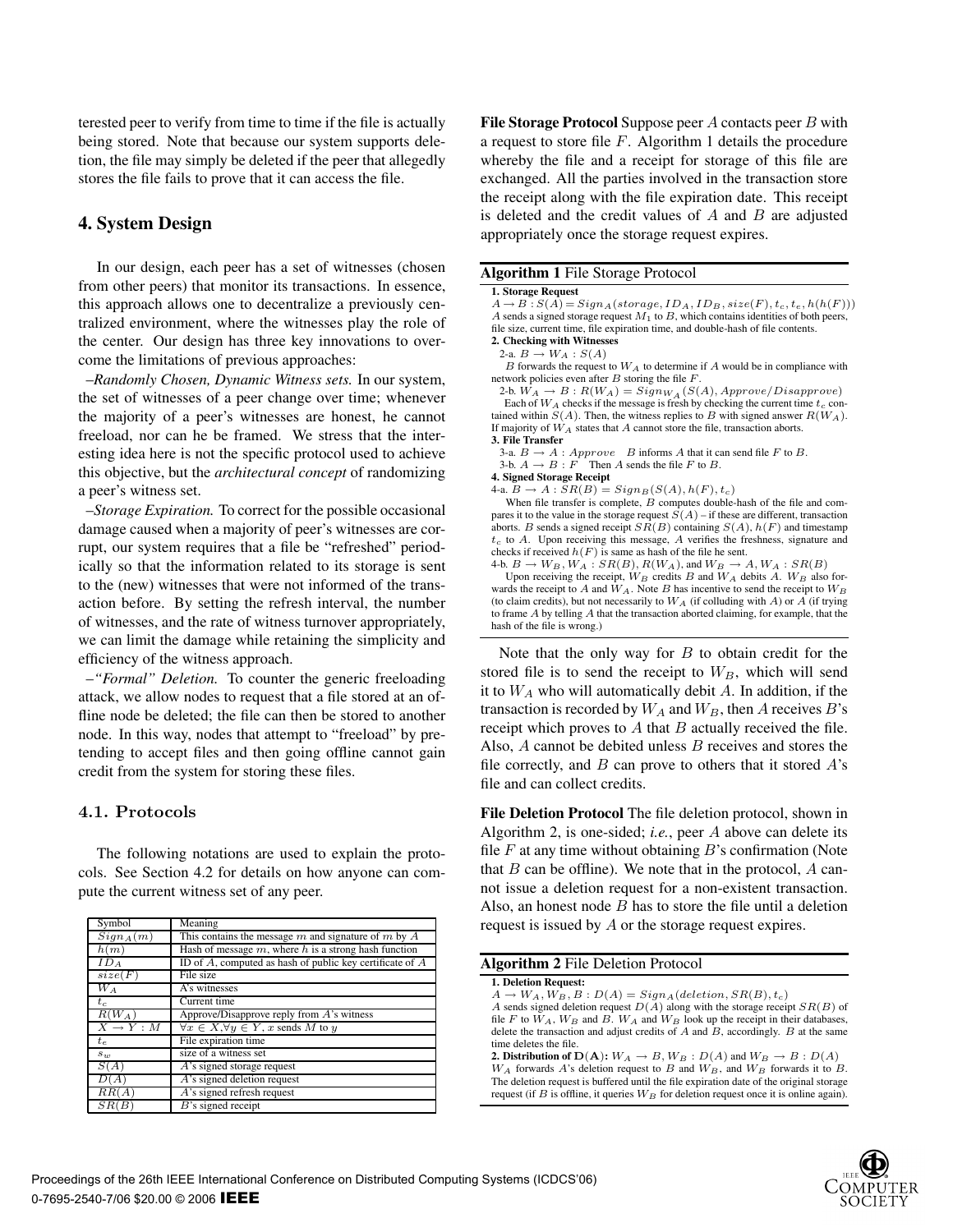Storage Refresh Protocol In the file storage protocol, the stored file F has an expiration date  $t_e$ . If A decides to continue storing the file at  $B$  and  $B$  agrees, the storage transaction needs to be refreshed in order for  $B$  to continue obtaining credit for storing the file. If  $B$  refuses,  $A$  can formally delete the file and store it at a more reliable peer. This refresh protocol is similar to the storage protocol except that the file is not transferred. The refresh protocol is shown in Algorithm 3. Upon completion, every party involved in the transaction replaces the old receipt with the new one. Note that 1)  $\Lambda$  cannot refresh a non-existent transaction, 2)  $\overline{B}$ can refuse to continue storing the file, 3) at the end of the protocol, A knows if the transaction has been refreshed.

#### Algorithm 3 Storage Refresh Protocol

#### 1. Refresh Request:

- $A \rightarrow B : RR(A) = Sign_A(refresh, S'(A), SR(B), t_c, t_e)$ Peer A sends refresh request containing the receipt  $SR(B)$  of the original storage request, updated storage request  $S'(A)$ , updated current time  $t_c$ , and the new expiration time  $t$ .
- 2. Checking with Witnesses: Peer  $B$  needs to verify if  $A$  is allowed to continue storing the file.

2-a.  $B \to W_A : RR(A)$ 

 $B$  forwards the request to  $W_A$  to see if  $A$  is allowed to continue storing file.

2-b.  $W_A \rightarrow B$ :  $R(W_A) = Sign_{W_A} (RR(A), Yes/No)$ <br>Each of  $W_A$  checks if A is allowed to refresh the file. Then, the witness replies

to B with signed answer  $R(W_A)$ . If majority of  $W_A$  states that A cannot store the file, transaction aborts.

3. Signed Storage Receipt

3-a.  $B \to A : SR'(B) = Sign_B(S'(A), h(F), t_c)$ B sends a signed receipt  $SR'(B)$  to A. Upon receiving this message, A

verifies the signature and message freshness 3-b.  $B \to W_B$ ,  $W_A : SR'(B)$ ,  $R(W_A)$  and  $W_B \to A$ ,  $W_A : SR'(B)$ Upon receiving the receipt,  $\hat{W}_A$  and  $\hat{W}_B$  replaces the old receipt with the new receipt. Again,  $\overline{W}_B$  forwards the receipt to A and  $\overline{W}_A$  for the same reason as in the file storage protocol.

## **4.2. Determining Witnesses**

Assume each peer  $A$  has a set of witnesses  $W_A$  drawn from the network peers. Whenever A wants to participate in a transaction, the witnesses in  $W_A$  will be contacted and will maintain A's transaction history. The following properties are required to make this approach secure:

–With high probability (at least 99%), the majority of witnesses in  $W_A$  must provide correct information on  $A$ .

–Any peer should be able to contact the members of  $W_A$ efficiently and securely.

Load balancing concerns lead to the observation that each peer must serve as a witness for some peer, while security requirements dictate that each peer must have several witnesses. To decide which peers serve as witnesses of A, it would be best if for each peer the witnesses are chosen at random and independently, while any peer can determine which nodes are the witnesses of A. For this purpose we use a cryptographic hash function  $h$ . Let  $d$  denote the number of output bits produced by  $h$ . If every peer has  $m$  witnesses, one can compute the values  $h(i||ID_A), i = 1, ..., m$  which will fall randomly and independently for each peer into the range of values  $[0, 2^d - 1]$ . If we now map each peer into this range in a random manner by hashing the peer's ID, then the peer that is the next one after  $h(i||ID_A)$  can be chosen to be the  $i$ -th witness of  $A$ .

This approach distributes witness load efficiently and in a balanced manner. Additionally, peer A cannot influence the choice of its witnesses and everyone can determine its witnesses. We still need to determine how many witnesses each peer should have. If everyone has  $s_w$  witnesses then every peer is also a witness for (on average)  $s_w$  other peers. Reducing  $s_w$  will decrease the complexity of any protocols that use the witnesses and reduce the witness burden on peers, while increasing  $s_w$  decreases the probability of a corrupt witness majority and thus improves security. A simple calculation shows that when  $\epsilon = 10\%$  of nodes are corrupt,  $s_w = 5$  witnesses suffice to ensure that less than  $\delta = 1\%$  of nodes have corrupt witness majority; in general, a Chernoff bound gives that it suffices to have  $s_w = \frac{\ln 100/\delta}{2(1/2 - \epsilon/100)^2}.$ 

Dynamic Witness Change To minimize the effect of collusions our protocols ensure that the witnesses for each peer change with time. For load-balancing reasons, the witnesses should change for each peer at different times and one witness should change at a time. This can be implemented using any of several different cryptographic techniques. We describe here the Queued Witness Replacement approach which is implemented by the prototype and provides loadbalancing. A different approach, Random Witness Replacement, which is simpler conceptually and easier to analyze is given in [16]. In this approach, witness change occurs at the same discrete time-intervals for all peers; and during each witness change, a random choice of current witness is replaced by a random peer. Both protocols, however, 1) maintain the same security guarantees as will be shown later, 2) retain all of the necessary characteristics; in particular, anyone can determine the current witness set of any peer and a peer cannot easily influence the choice of its witnesses, 3) allow for usage of public source of randomness in computations to increase indeterminism. Below, we let  $PKC_A$ denote the public-key certificate of peer A and assume that  $PKC_A$  contains some randomness not determined by A.

Queued Witness Replacement is specified in Algorithm 4 and computes the set of witnesses for peer  $A$  at time  $t_c$ .

| <b>Algorithm 4 Oueued witness set construction</b>                                  |  |  |  |  |  |
|-------------------------------------------------------------------------------------|--|--|--|--|--|
| 1. On input time $t_C$ (expressed, say, in days) and peer $PKC_A$ , initialize      |  |  |  |  |  |
| $W_0, \ldots, s_{m-1}(A) := \perp$                                                  |  |  |  |  |  |
| 2. Initialize $n := 0$                                                              |  |  |  |  |  |
| 3. For $j \in \{0, \ldots, e-1\}$ do:                                               |  |  |  |  |  |
| (a) if $t_C -  t_C  \ge H(j    PKC_A)/2^k$ , set $n := n + 1$ .                     |  |  |  |  |  |
| 4. For $i \in \{0, \ldots, s_w - 1\}$ , set $W_i(A)$ to the node with ID closest to |  |  |  |  |  |
| $H(PKC_A    H( t_C  -  (i + e - n)/e )    (i - n) \mod s_w)$                        |  |  |  |  |  |

In effect, we keep a queue of  $s_w$  witnesses: at random intervals, the oldest witness of  $A$  is replaced by a randomly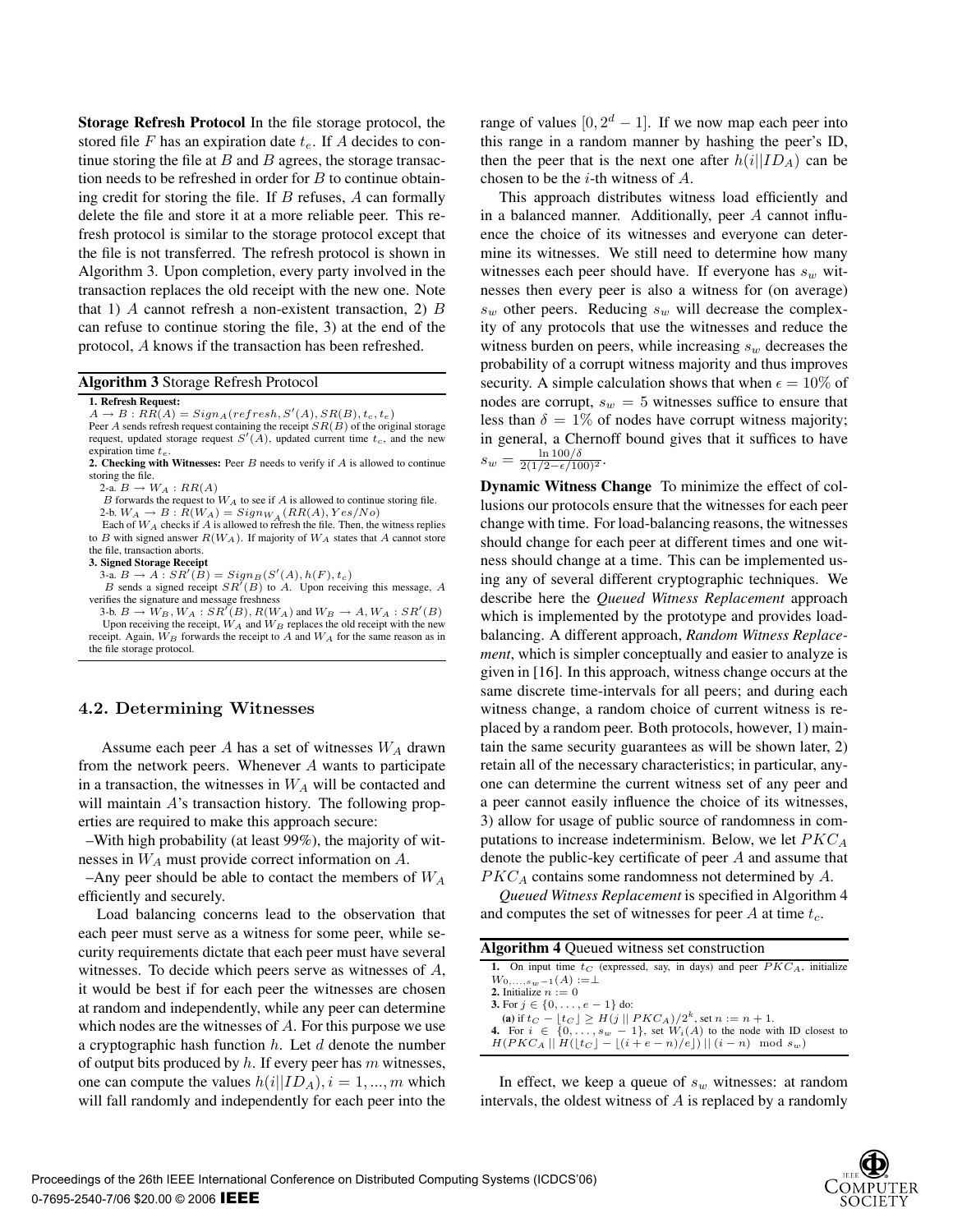chosen peer; the intervals are different for each peer A and so witness handoffs are smoothly distributed over time. Let  $\phi$  denote the desired life-span of a witness in days (or another arbitrary time increment). For simplicity assume that  $\phi$  divides  $s_w$  and denote  $e = s_w / \phi$ . Algorithm 4 exhibits the following properties:

–Each day, on average  $s_w/\phi$  witnesses change and each such change happens at a random (but fixed for each interval) time <sup>4</sup>. The schedule for each peer is different.

–The average witness life-span is  $\phi$  days.

–Other peers can determine the current witness set of A autonomously, given  $PKC_A$ . A peer cannot easily influence the choice of its witnesses.

Witness Hand-Off The remaining problem that needs to be resolved is how to carry out witness hand-off without propagation of incorrect information. More precisely, consider the following scenario. At one point peer  $C$  is able to corrupt a majority of its witness set  $W_C$  and manages to store in the network significantly more than its contribution. At handoff time, a new (honest) peer  $X$  replaces a witness in  $W_C$ : if X keeps the same incorrect information as the faulty majority, the effect of dynamic witness change is minimal.

If all witnesses of  $W_C$  collude with C and hide C's remote storage transactions the new witness will not be able to obtain a correct view of  $C$ 's participation without significant overhead. Thus, our protocol requires peers to specify the expiration time of the transaction; system policy can be used to put an upper bound on the life of storage signatures. Even if a peer is able to corrupt all its current witnesses the effect will last only until the transactions expire.

Suppose a new peer  $X$  becomes a witness for  $C$  replacing one of the current witnesses. Denote by 1)  $RS_D(C)$  the set of storage receipts stored at  $D$ , which were either issued by or to C, 2)  $DS_D(C)$  the set of deletion requests stored at  $D$ , which were either issued by or to  $C$ . The protocol for witness hand-off is shown in Algorithm 5.

### Algorithm 5 Witness Hand-Off Algorithm

1.  $X$  obtains signatures (i.e. storage receipts and deletion requests) relating to  $C$ from its current witnesses  $W_C$  and  $C$  (if it is online).

2. For every current witness  $D$  of  $C$  and for each (unexpired) storage receipt  $s \in RS_D(C)$ , X checks  $DS_D(C)$  to see if there exists any deletion request related with  $s$  (i.e. either issued by or to  $C$ ). If yes, run the file deletion protocol from Step 2 to delete the file.

3. Optionally, X may ask peers and witnesses associated with (unexpired) storage receipt  $s \in RS_D(C)$  if any deletion request was issued to or by them. If so, X runs the file deletion protocol using the deletion request.

# **4.3. Mechanism Design for Fairness**

In the above storage and refresh protocols  $W_A$  has to make a decision whether to allow A to store or refresh the specified file size or not. The mechanism enforced by  $W_A$  is important to guard the system from abuse. All such mechanisms must follow three important rules:

 $-W_A$  must ensure that peers cannot successfully go through the storage or refresh protocol if in the end their contribution to the network falls well below their usage of remote storage. For example, in the above protocols,  $W_A$ may decide not to allow peer A to store or refresh if the amount of data it stores for others falls well below its remotely stored data after the transaction.

–The strategy must be balanced between preventing freeloaders and protecting honest peers which have a sudden contribution drop. Peer contribution to the network may fall due to various reasons, e.g., large amount of files stored at a peer are deleted by the file owners and this peer fails to attract new storage requests immediately. The system should allow and/or help the honest peer to recover.

–The system must be able to bootstrap. In particular, a new peer joining the system with no current contribution to the network should be able to start storing at other peers within a reasonable amount of time.

To bootstrap the system, new peers are given some forward credit which is set by witnesses to a system-fixed constant and allows peers to store remotely more than what they contribute. The forward credit is computed as follows: when a peer stores more data locally than remotely, its forward credit increases; when a peer under-contributes, his forward credit decreases which guards the system from abuse. In both cases, the magnitude of the change in forward credit increases with the magnitude of the difference between a peer's contribution and consumption. Note that storage expiration ensures that files of peers that undercontribute are eventually deleted and when a peer is absent for sufficiently long time, its files and records held by its witnesses will expire and be purged (only a single signature of this peer needs to be maintained so that when it rejoins it will not longer be given initial credit). Still in case of genuine crash, peer's files will be maintained unless its credit declines (when other peers delete their files at this peer), but even in that case the files will be in the network for some time allowing the peer to retrieve them if it cannot go back online for a long time. The above mechanisms are used in our prototype implementation which is discussed in Section 6. In addition, we provide simulations of the system bootstrapping period.

# 5. Security Analysis

In this Section, we give brief arguments for the security of the protocols sketched in Section 4. Let us say that the system is in a *correct state* with respect to peer A if the majority of A's witnesses are honest and have an accurate accounting of A's storage consumption and contribution. We

<sup>4</sup>The protocol can be easily modified if we would like to have the same time interval between successive witness changes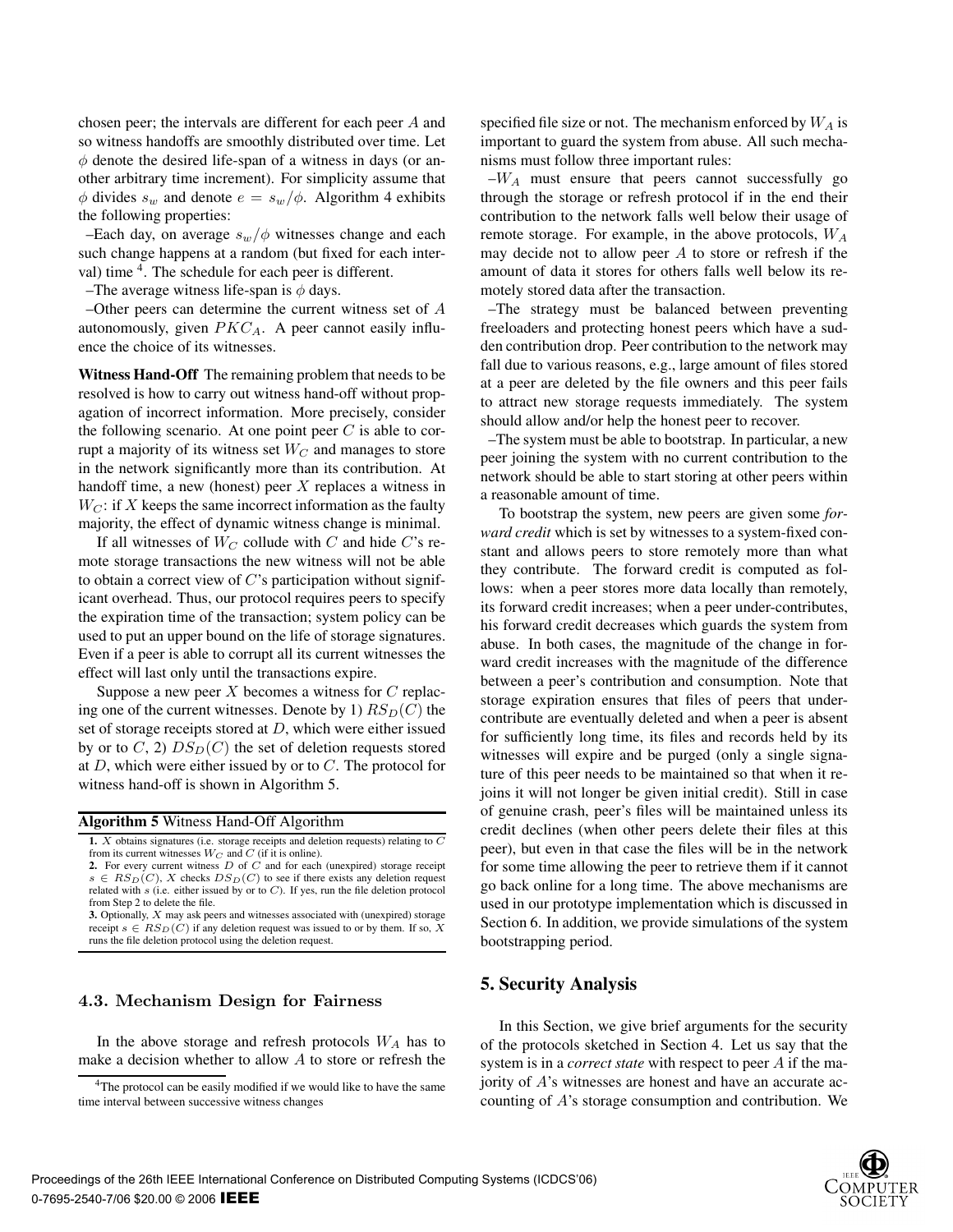first briefly sketch why a peer in such a state cannot freeload and cannot be framed. Next we show that a system in a correct state will stay in a correct state when handoff to an honest witness occurs. Finally we demonstrate that the impact of bad states is minimal by analyzing the fraction of time the system is in a bad state with respect to A and determining, analytically and experimentally, the expected time to recover from entering an incorrect state in terms of the witness turnover and storage refresh intervals.

## **5.1. Security in a Correct State**

Now suppose the system is in a correct state with respect to peer A, and thus peer A has currently contributed more than he has consumed. To invalidate this condition, he must break a security guarantee of one of the request protocols:

–Storage: In the storage protocol, when storing at honest peer B, A can only exceed his contribution if more than half of his witnesses  $W_A$  sign a request permitting the storage. Since we assume that less than half of the witnesses are corrupt, this means A must forge a signature of at least one honest witness. When  $B$ , in correct state, is part of the collusion and tries to store at A, A cannot obtain credit without B being debited unless either all of  $W_A$  or majority of  $W_B$ are corrupt.

–Deletion: A could hope to subvert the deletion protocol by either deleting a file stored at honest node  $B$  without notifying B, (so that the file remains accessible while not counting against  $A$ ) or allowing  $B$  to delete a file stored at A without notifying  $W_A$ . The former attack is impossible in a correct state, since A must first send the deletion request to  $W_A$  and once a majority of  $W_A$  sign the deletion request, they will forward it to  $B$ . The latter attack is also prevented by the design of the protocol, since  $B$  forwards the deletion request to  $W_A$  directly. If  $B$ , in correct state, is part of the collusion and tries to delete a file at  $A$ , the attack succeeds only if majority of  $W_B$  are not and majority of  $W_A$  are aware of the deletion, which is prevented since  $W_A$  forward deletion to  $W_B$ .

–Refresh: The attacks here are almost identical to attacks on storage protocol with obvious modifications.

Thus we conclude that in a correct state, the security of the protocol against freeloading is reducible to the security of the underlying signature scheme. We remark that the proof of security against framing attacks with honest witness majority will be essentially the same, since in order for a node  $B$  (in correct state) to be framed, it must either receive a forged signature from some honest witness in  $W_B$ or some honest witness in  $W_B$  must receive a forgery of a signature from B. Notice that this proof of security depends on reliable delivery of messages; if the fraction of attackers is large enough to invalidate this assumption then certain race conditions can be exploited to freeload for the interval

in which A has at least one corrupted witness. To prevent such attacks, a secure Byzantine consensus mechanism between witnesses can be implemented, at a significant cost in communication overhead in the resulting system.

### **5.2. Security of Witness Handoff**

We wish to show that an honest witness  $X$  receiving the accounting information for user  $A$  from  $W_A$  will obtain a correct view of A's transactions when for each transaction at least one peer in  $W_A$  will have corresponding signatures. Thus a system in a correct state with respect to A will remain in a correct state with high probability. It is relatively straightforward to show that this property is reducible to the security of the underlying signature scheme:

–For each remote storage request issued by  $A$ , if at least one current witness has a correct view of the transaction, then  $X$  will also obtain a correct view. If the file was deleted at least one witness will have the deletion signature (which is maintained until the storage signature expires). If the file was not deleted and one witness submits  $C$ 's deletion signature, X will push the deletion through and ensure that the file is deleted by all honest parties.

–A similar analysis applies to local storage receipts generated by A: if at least one honest witness has a record of A's storage receipt, it cannot be discarded; and A's corrupt witnesses cannot generate legal receipts without obtaining signatures from some honest witness of  $W_B$ . Thus the ability to increase the apparent local storage of A in witness handoff implies the ability to forge a signature.

–Provided that for each transaction at least one witness has the correct view, all relevant transactions will be available to the new witness.

The case when all current witnesses of A are part of a coordinated collusion is not dealt with in the hand-off protocol. As previously mentioned, such collusions allow A to hide its remote storage. Alleviation of such attacks would be expensive so instead we rely on storage expiration to limit the impact of such attacks.

### **5.3. Bad State Recovery**

It is evident that if a majority of peer  $A$ 's witnesses become corrupted by A then his consumption may arbitrarily exceed his contribution during the entire period of corruption - the corrupted witnesses simply approve all storage transactions. Likewise, if a majority of a peer's witnesses are corrupted against him, he may be framed, limiting his ability to refresh storage requests for the duration of the corruption. Thus we are interested in two quantities related to such "bad states": the fraction of time that the system is in a bad state with respect to peer A, and the expected time to return to a correct state after entering a bad state.

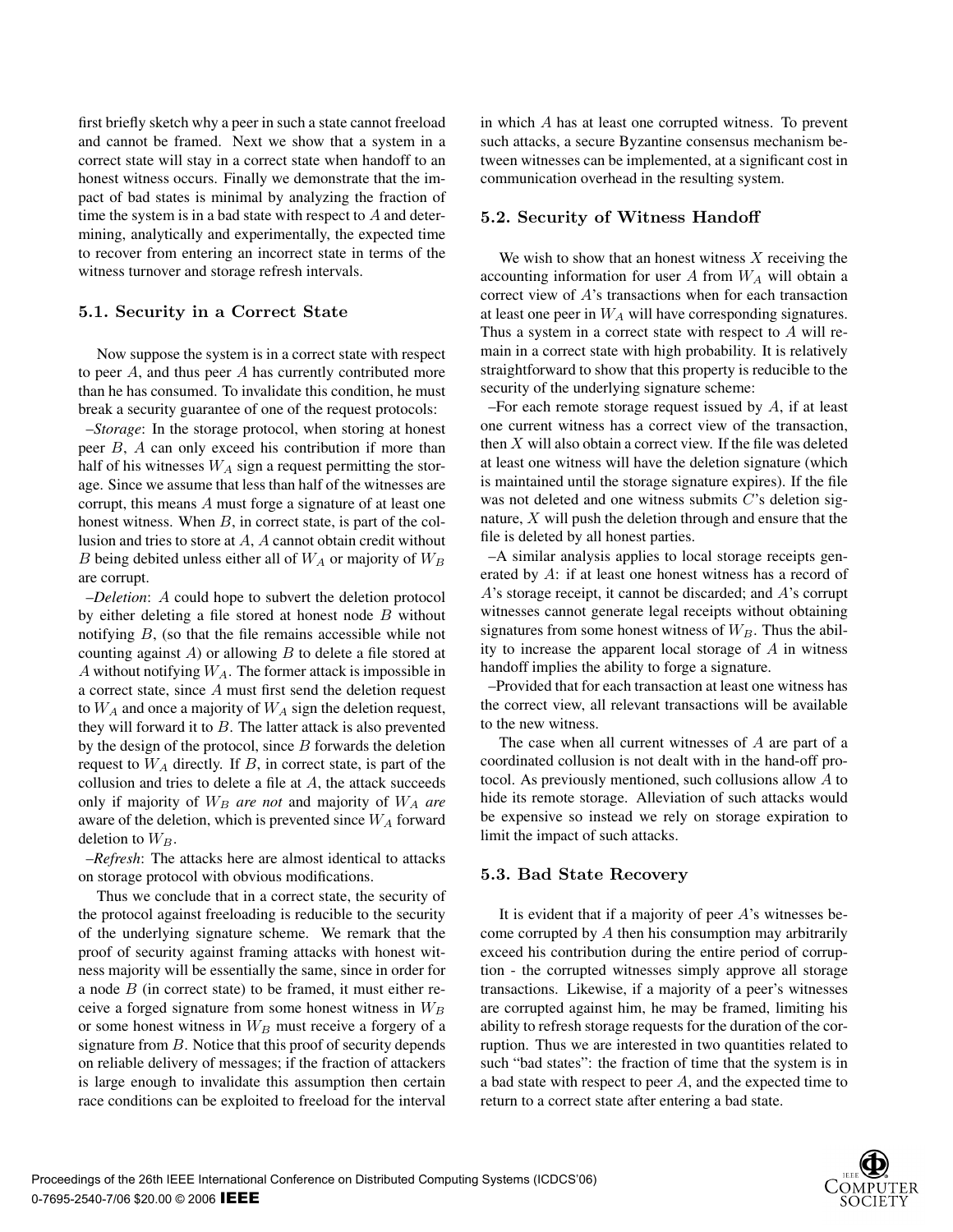

**FIGUIC 1.** Part (a) shows the expected probability of having faulty majority obtained in simulations using SHA-1 hash function and 10,000 peers: the dashed lines indicate standard deviation. Plot of analytically computed intervals) to recover from bad witness majority with z denoting the percentage of bad nodes in the network. The circles show the experimental results obtained using a simulator with the queue-style witness scheduling algorithm over  $10000$  peers and  $k \cdot 10000$  witness changes, where k is the number of witnesses (note that, when probability of bad majority is very low, it takes a long time to obtain accurate results). The solid lines indicate the results obtained using the recurrence relation specified in Section 5.3 and corresponding to the random witness replacement algorithm.

The probability that a random peer ends up with a faulty witness majority can be computed by modeling each witness choice as a Bernoulli trial, where failure probability is equal to the fraction of faulty nodes. The results for cases when this percentage is 5%,10%,15%,20%,30% are presented in Figure 1(a). In particular, in case of 10%, the number of witnesses should be at least 5 (setting used in our implementation in Section 6) to ensure that a random peer ends up with rogue majority with probability less than 1%. Using Random Witness Replacement algorithm, one can derive an analytical recurrence-based formula for the expected number of witness hand-offs for the system to recover from rogue witness majority with respect to a single peer. Figure 1(b) shows the results for various numbers of witnesses and percentages of rogue peers: with 5 witnesses and 10% of attackers, the average recovery time, over 5000000 witness changes with 10000 users, was 1.94 with standard deviation 1.1. In addition, the figure shows simulation results with the queued witness schedule of Algorithm 4. Note that the simulation results confirm that both witness replacement approaches exhibit similar expected time to recover from bad witness majority. Once witness majority has recovered, it takes a single refresh interval for them to obtain correct information on the state of the peer.

## 6. Implementation and Experiments

We have implemented a prototype of the proposed system to determine the amount of computation, communication, and storage overhead imposed by the system, the system scalability and usability. Our implementation is built

| Transaction | Storage   |             | Refresh    |             | Delete    |            |
|-------------|-----------|-------------|------------|-------------|-----------|------------|
| Action      | Send      | Recy        | Send       | Recy        | Send      | Recy       |
| Consumer    |           | $2+s_w$     |            | $1 + s_w$   | $1+2s_w$  |            |
| Supplier    | $2+3s_w$  | $2+s_w$     | $1 + 3s_m$ | $1 + s_w$   |           | $1+2s_{w}$ |
| $W_C$       |           | $2+s_{\nu}$ |            | $2+s_{\nu}$ | $1 + s_w$ |            |
| $W_S$       | $1 + s_w$ |             | $1 + s_w$  |             |           | $1 + s_w$  |

**Table 1.** The number of messages, where  $W_C$  denotes witness of consumer and  $W_S$  witness of supplier

in Java on top of the FreePastry [10] implementation of the Pastry [18] routing layer. Every peer has an accounting system, a file system, and a Pastry routing layer. The accounting system consists of three modules: the consumer module generates storage/refresh/deletion requests; the supplier module serves storage/refresh/delete requests issued by other peers; and the witness module implements the witness functionality as described in Section 4.

Each module is implemented as a thread with a message queue for incoming messages and a consumer module generates/processes each transaction one at a time. On the other hand, the supplier and witness modules are event driven and are activated when a new message is put in the queue. Each module is equipped with a database in which relevant accounting information such as receipts is stored. The Pastry routing layer is used to locate potential suppliers and contact witnesses. Subsequent communication between the same peers uses direct TCP connections, to minimize communication overhead and dependence on the Pastry routing layer. To speed up cryptographic operations, RSA signatures and verification are implemented using native code written in C with OpenSSL 0.9.8 [15]. To estimate the storage and communication overhead of our system, we recorded vari-

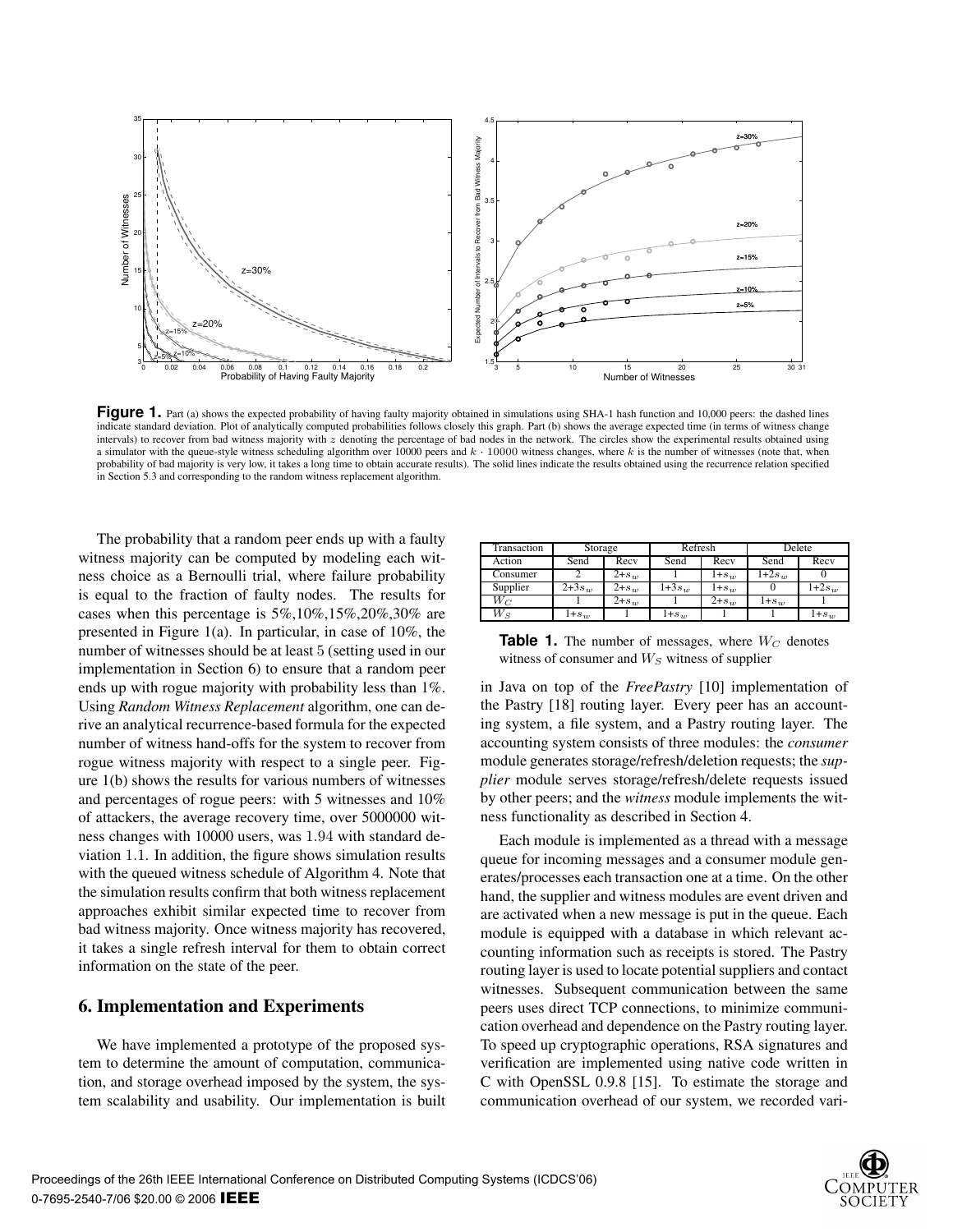ous messages of the system. The size of the messages varies from 693 to 1229 bytes with an average of 974 bytes. For simplicity, we assume all messages have the size of 1KB. Table 1 shows the number of messages in different transactions. Note that communication overhead per node of the system is linear in  $s_w$ . This is a tradeoff between system performance and system security.

Our live testing environment consisted of two different subnets that belong to the Institute of Technology at the University of Minnesota and constitute two separate student labs. The first subnet consists of 44 Sun Blade 1500 machines each with 2GB of RAM and 1062MHz Ultra-SPARC CPU. The second subnet has 36 machines running Ubuntu Linux (2.6 kernel), with 3GHz Pentium IV CPU and 1GB Ram. The Linux machines have 100Mbit network connection, while the Sun machines are connected with GigE. Transfer of a 100MB file took between 0.8 and 5.2 sec under a light network load. Being a live environment with students using the computers and occasional NFS hiccups, occasional spikes in terms of transaction time do happen, especially in the accelerated experiments described below. Still 95% of all transactions finish within an acceptable amount of time, as indicated in the measurements below.

Although the system is implemented on top of Pastry, to obtain a better view of the overhead induced by our application layer we used a bare-bones Java implementation of DHT routing layer without join/leave mechanisms in the measurements presented here. Figure 3 shows the detailed measurements obtained from our experiments. We started with the following basic setup: 1) 80 nodes with one peer per node, 2) 100 MB files, 3) 5 witnesses for each peer, 4) witness serves for a specific peer for 12 hours (and a witness handoff for a specific peer occurs every 2.4 hours), 5) for each consumer, the average time difference between end of one storage/refresh/delete transaction and start of another is 6 sec. As mentioned before, higher frequency of witness turnover increases security of the system, but increasing it may also affect overall network performance due to more frequent witness handoff. To see how this parameter affects system performance we increased the rate of witness handoff five times (case  $80$ -100-10-1). The figure indicates that the network is able to accommodate such increase of activity without any significant performance penalty. From then on, we used only the setup in which witness hand-off occurs every 2.4 hours. To see how the number of nodes affects performance, we ran the system on 20, 40 and 80 nodes. The results shown indicate that the system scales well as the network size increases. We also ran an experiment using 1 MB files: since length of storage transaction decreases about 5.5 times, the overall rate at which transactions are generated is increased and the results shown indicate graceful degradation of performance of the system.

We also ran a separate simulator, written in C++ with

OpenSSL, to determine the the bootstrapping properties of the system  $5$ . In these experiments, a consumer module issues storage/refresh/deletion requests with equal probability, with the exception that deletion requests become more likely when a peer's consumption exceeds his contribution. The supplier module initially allocates some amount of its local storage for others and grants storage requests if and only if the supplier has free space and the credit of the consumer (including *forward credit*) stays non-negative after the transaction.

We simulated 100 runs with 500 nodes each, with file sizes drawn from a leftskewed distribution with mean 700MB and local allocations uniformly distributed between 10GB and 100GB. The interarrival span of requests was selected uniformly over a small



**Figure 2.** Dynamics of system bootstrap with 500 initial peers.

constant range such that each peer made on average two requests per hour, and peers reduced their rate of storage and deletion when consumption reached 95% of local allocation. Maximum file expiration time was set to one day. A more detailed summary of the simulation parameters, along with code for the simulation is available online [17]. Figure 2 shows the bootstrapping behavior when running the simulator. It shows the average of the percentage of local allocation consumed by all peers at each time period. Within 2 days, the system saturates with 90% of users having remotely stored at least 95% of their local allocation and 98.69% of users having remotely stored at least 90% of their local allocation. Thus we conclude that the "forward credit" mechanism effectively allows bootstrapping without deadlock. Note that the system is stable and usable well before the saturation point; on average, a peer has stored 1.1GB in our simulations after 2.74 hours.

# 7. Concluding Remarks and Future Work

In this paper we describe a distributed accounting system for P2P storage archival. Analytical results show that the system is secure against a much stronger attack model than previous fair P2P storage schemes. Our experimental results suggest that the scheme can be efficient even for large networks of peers. However, because there currently are no widely used fair P2P archival systems, we are unable to obtain good traces for experimental purposes. It is easy to see that several usability aspects of our system (e.g., the average wait time to obtain enough credit to write a file) depend on the exact workload. Thus an important next step is

 $<sup>5</sup>$ Additional simulations such as "deletion attack" are found in [16]</sup>